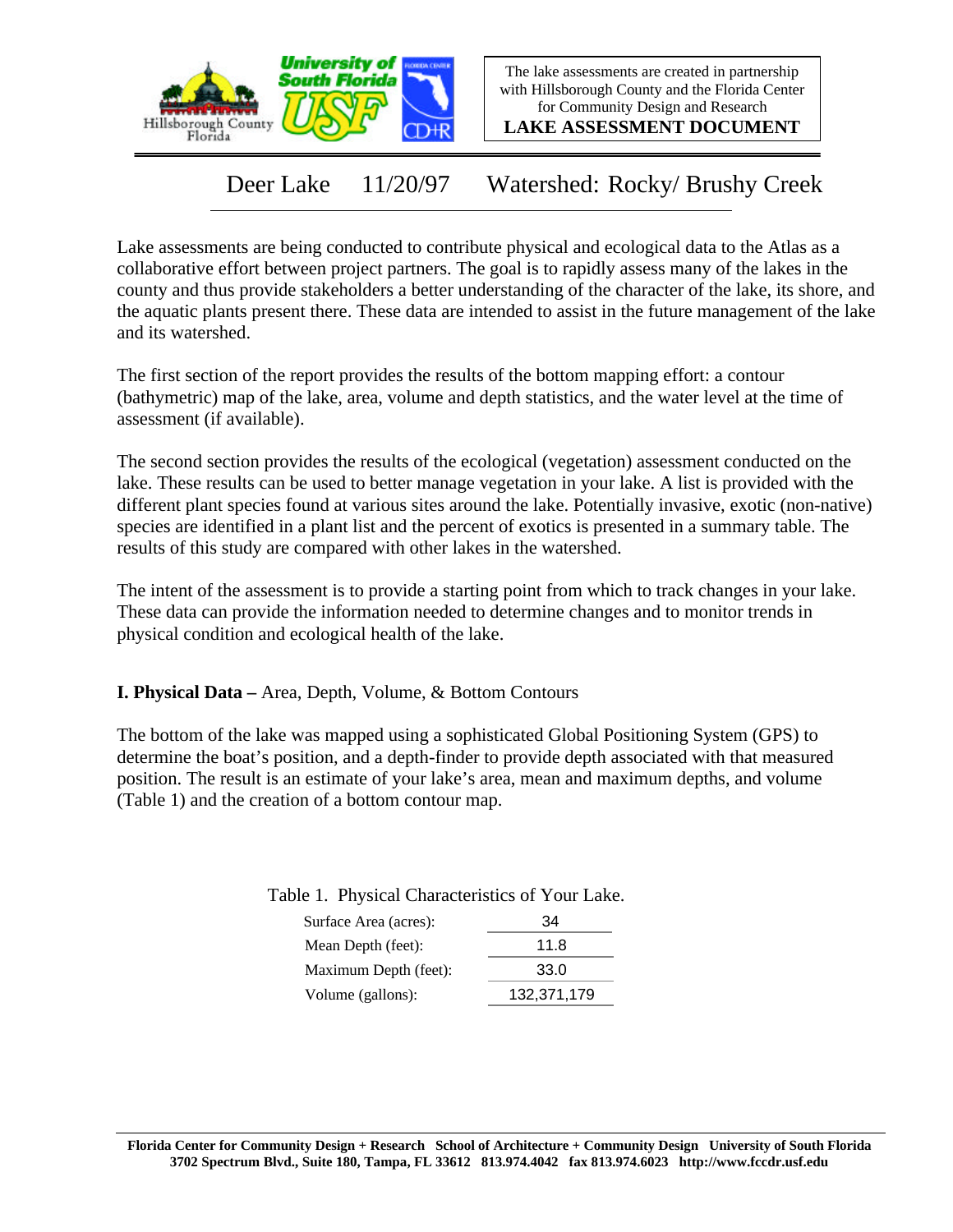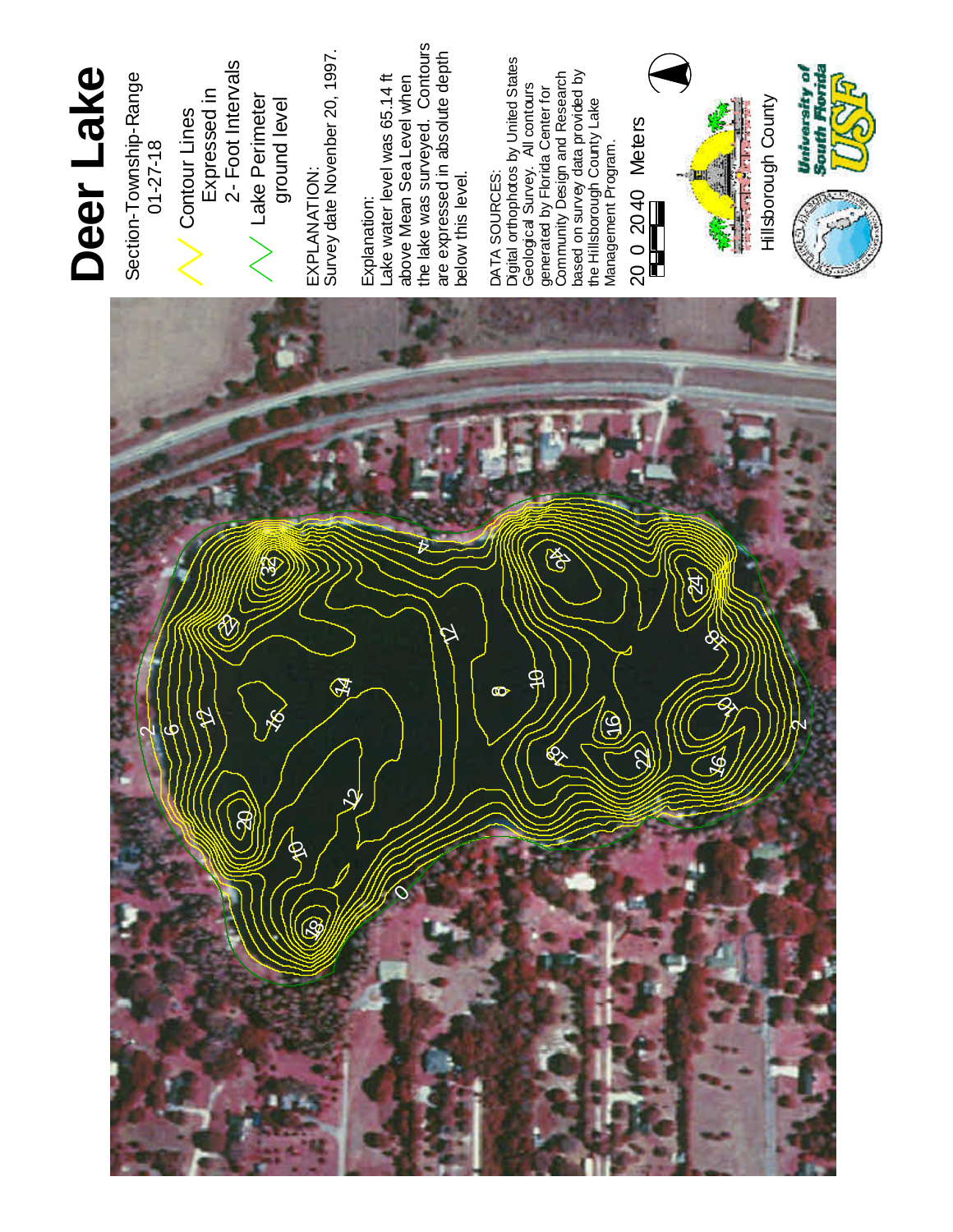

**LAKE ASSESSMENT DOCUMENT**

## Deer Lake 11/20/97 Watershed: Rocky/ Brushy Creek

## **II. Ecological Data**

Aquatic Plant Survey

Approximately equispaced sites are haphazardly mapped around the lake and the aquatic plants at each site are surveyed. The total number of species from all sites is used to approximate the total diversity of aquatic plants and the percent of invasive-exotic plants on the lake and in the watershed (Table 2). Many of these plants are considered ecologically harmful, as they tend to out-compete native species. Such "nuisance" plants can also make boating and other recreational activities difficult or impossible. The common and scientific names of plant species found on your lake are listed in Table 3.

> Table 2. Comparison of species diversity between your lake and other assessed lakes located within your watershed.

|                        |     | Deer Lake Rocky/ Brushy Creek<br>(Average) |
|------------------------|-----|--------------------------------------------|
| Number of Taxa:        | 37  | 35                                         |
| Percent Exotic Plants: | 16% | 18%                                        |

Table 3. Botanical and common names of the most commonly found plants on your lake. Percent frequency (of occurence), habit (location where found), status (native or exotic), and EPPC status are provided.

| Common Name                            | <b>Plant Species</b>        | Frequency | Habit     | <b>Status</b> | <b>EPPC</b> |
|----------------------------------------|-----------------------------|-----------|-----------|---------------|-------------|
| Water Primroses, Primrosewillow        | Ludwigia spp.               | 100%      | Emergent  | Unknown       | NL.         |
| Bacopa, Water-hyssops                  | Bacopa spp.                 | 90%       | Submersed | Native        | <b>NL</b>   |
| Torpedo Grass                          | Panicum repens              | 90%       | Emergent  | Exotic        |             |
| Manyflower Marshpennywort, Water Penny | Hydrocotyl umbellata        | 70%       | Emergent  | <b>Native</b> | NL.         |
| Cypress                                | Taxodium spp.               | 70%       | Emergent  | Native        | NL.         |
| Swamp Fern                             | Blechnum serrulatum         | 60%       | Emergent  | Native        | <b>NL</b>   |
| Wild Taro, Dasheen, Coco Yam           | Colocasia esculenta         | 60%       | Emergent  | Exotic        |             |
| Sedge                                  | Cyperus spp.                | 50%       | Emergent  | Unknown       | NL.         |
| Rush Fuirena                           | Fuirena spp.                | 50%       | Emergent  | Native        | NL.         |
| Dayflower                              | Commelina spp.              | 40%       | Emergent  | Exotic        | NL          |
| <b>Climbing Hempvine</b>               | Mikania scandens            | 40%       | Emergent  | Native        | NL          |
| Cattails                               | Typha spp.                  | 40%       | Emergent  | Native        | <b>NL</b>   |
| Camphor-tree                           | Cinnamomum camphora         | 30%       | Emergent  | Native        |             |
| Southern Red Maple                     | Acer rubrum var. trilobum   | 20%       | Emergent  | Native        | <b>NL</b>   |
| Algal Mats, Floating                   | Algal spp.                  | 20%       | Floating  | Unknown       | Unknow      |
| <b>Alligator Weed</b>                  | Alternanthera philoxeroides | 20%       | Emergent  | Exotic        | Ш           |

Florida Center for Community Design + Research School of Architecture + Community Design University of South Florida 3702 Spectrum Blvd., Suite 180, Tampa, FL 33612 813.974.4042 fax 813.974.6023 http://www.fccdr.usf.edu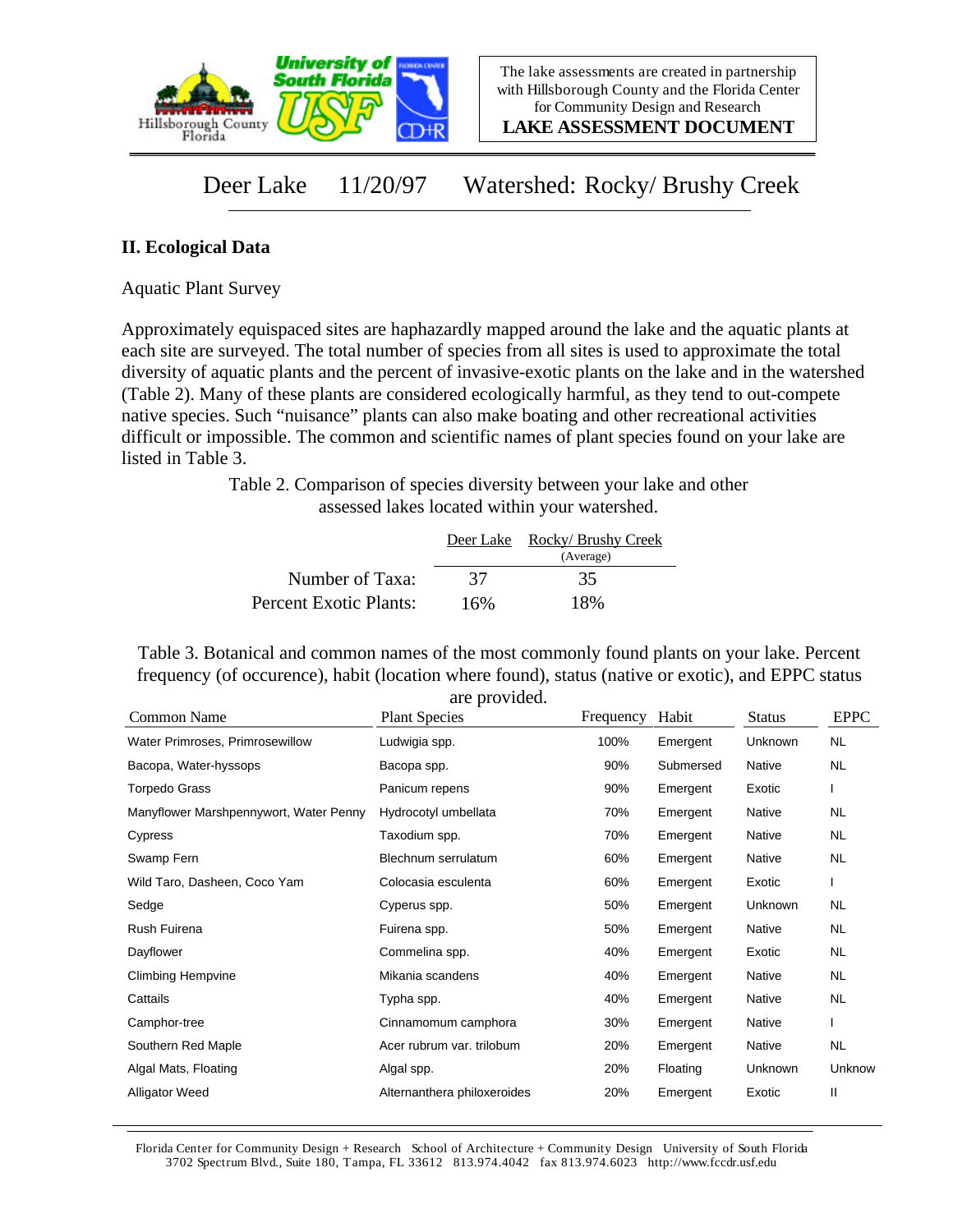## Deer Lake 11/20/97 Watershed: Rocky/ Brushy Creek

| Aster, Elliot's Aster                | Aster elliottii              | 20% | Emergent    | <b>Native</b> | <b>NL</b>    |
|--------------------------------------|------------------------------|-----|-------------|---------------|--------------|
| Dayflower                            | Commelina diffusa            | 20% | Emergent    | Exotic        | <b>NL</b>    |
| Coreopsis                            | Coreopsis leavenworthii      | 20% | Emergent    | Native        | <b>NL</b>    |
| Soft Rush                            | Juncus effusus var solutus   | 20% | Emergent    | Native        | <b>NL</b>    |
| Punk Tree, Melaleuca                 | Melaleuca quinquenervia      | 20% | Emergent    | Exotic        | $\mathbf{L}$ |
| Wax Myrtle                           | Myrica cerifera              | 20% | Emergent    | <b>Native</b> | <b>NL</b>    |
| Pine Tree                            | Pinus spp.                   | 20% | Emergent    | <b>Native</b> | <b>NL</b>    |
| Yellow-eyed Grass                    | Xyris spp.                   | 20% | Emergent    | <b>Native</b> | <b>NL</b>    |
| Carolina Mosquito Fern               | Azolla caroliniana           | 10% | Floating    | Native        | <b>NL</b>    |
| Asian Pennywort, Coinwort, Spadeleaf | Centella asiatica            | 10% | Emergent    | <b>Native</b> | <b>NL</b>    |
| Common Buttonbush                    | Cephalanthus occidentalis    | 10% | Emergent    | <b>Native</b> | <b>NL</b>    |
| <b>Fragrant Flatsedge</b>            | Cyperus odoratus             | 10% | Emergent    | <b>Native</b> | <b>NL</b>    |
| False Daisy, Yerba De Tajo           | Eclipta alba (prostrata)     | 10% | Emergent    | Native        | <b>NL</b>    |
| Roadgrass, Spikerushes               | Eleocharis spp.              | 10% | Emergent    | Native        | <b>NL</b>    |
| Loblolly Bay                         | Gordonia lasianthus          | 10% | Emergent    | <b>Native</b> | <b>NL</b>    |
| Dahoon Holly                         | llex cassine                 | 10% | Emergent    | Native        | <b>NL</b>    |
| Common Duckweed                      | Lemna spp.                   | 10% | Floating    | Native        | <b>NL</b>    |
| Black Gum, Swamp Tupelo              | Nyssa sylvatica var. biflora | 10% | Emergent    | Native        | <b>NL</b>    |
| Maidencane                           | Panicum hemitomon            | 10% | Emergent    | Native        | NL           |
| Swampbay                             | Persea palustris             | 10% | Emergent    | Native        | <b>NL</b>    |
| <b>Meadow Beauties</b>               | Rhexia spp.                  | 10% | Terrestrial | Unknown       | <b>NL</b>    |